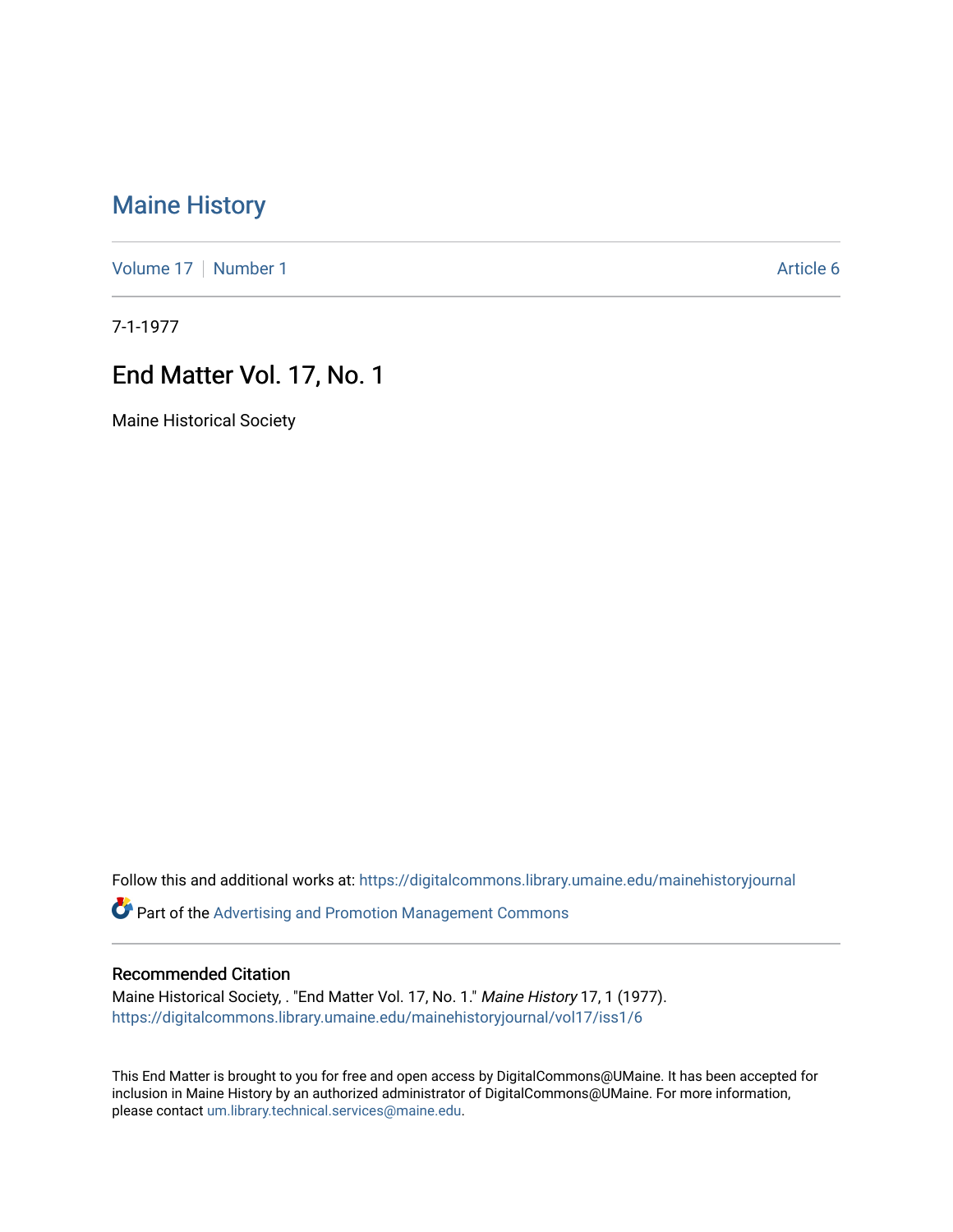#### Tuttle's Catalog #380

#### "GENEALOGY AND LOCAL HISTORY"

Lists over 3,000 genealogies, and 3,500 additional titles; includes town & county histories, reference works, heraldry, & expanded lists of British local history and parish registers.

208 pages Price \$2.00

### CHARLES E. TUTTLE CO., INC. Rutland, Vermont 05701

#### GARY W. WOOLSON

*Out of Print and Rare Books Maps*, *Prints*, *and Manuscripts on all subjects*

*Lists Issued*

Mail Orders a Speciality Open by appointment only

RFD 1, Box 170 Hampden Highlands, Maine 04445 Telephone (after 5 p.m.) 207-234-4931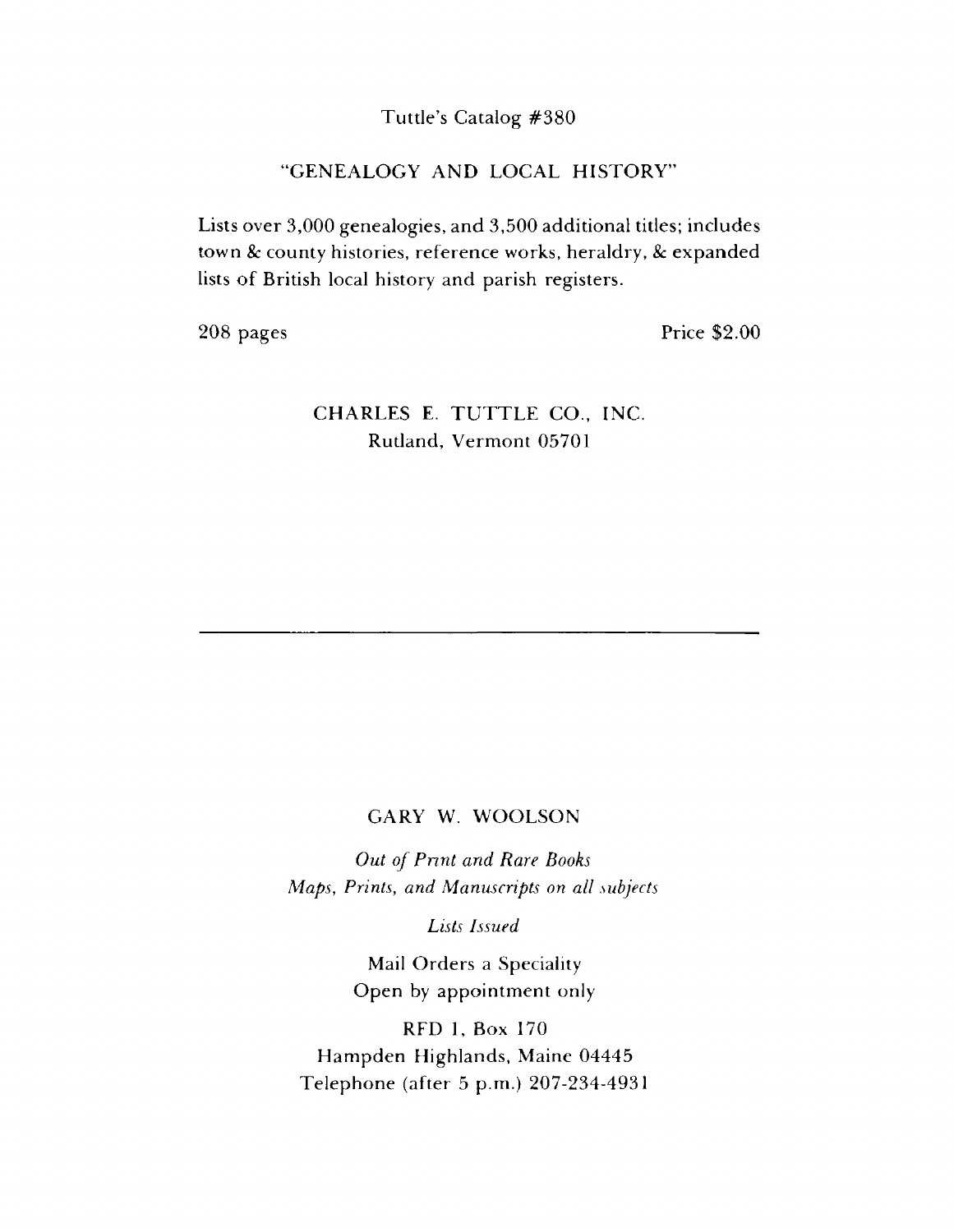# *MAINE HISTORY BIBLIOGRAPHICAL GUIDE SERIES*

| Baker, William A., comp. Maine Shipbuilding: A<br>Bibliographical Guide. 22 p.                                     | \$4.00 |
|--------------------------------------------------------------------------------------------------------------------|--------|
| Banks, Ronald F., comp. Maine during the Federal and<br>Jeffersonian Period: A Bibliographical Guide. 50 pp.       | \$4.00 |
| Clark, Charles E., comp. Maine during the Colonial Period:<br>A Bibliographical Guide. 39 pp.                      | \$4.00 |
| Frost, John E., comp. Maine Genealogy: A Bibliographical<br>Guide. 44 pp.                                          | \$4.00 |
| Jordan, William B., Jr., comp. Maine in the Civil War: A<br>Bibliographical Guide. 75 pp.                          | \$4.00 |
| Ray, Roger B., comp. The Indians of Maine and the Atlantic<br>Provinces: A Bibliographical Guide. (In preparation) | \$4.00 |
| Ring, Elizabeth, comp. Maine Bibliographies: A<br>Bibliographical Guide. 35 pp.<br>ISBN 0-915592-16-9    paper     | \$4.00 |
| Smith, David C., comp. Lumbering and the Maine Woods: A<br>Bibliographical Guide. 35 pp.                           |        |
|                                                                                                                    | \$4.00 |

Order from The Maine Historical Society 485 Congress Street Portland, Maine

Maine Residents add 5% sales tax